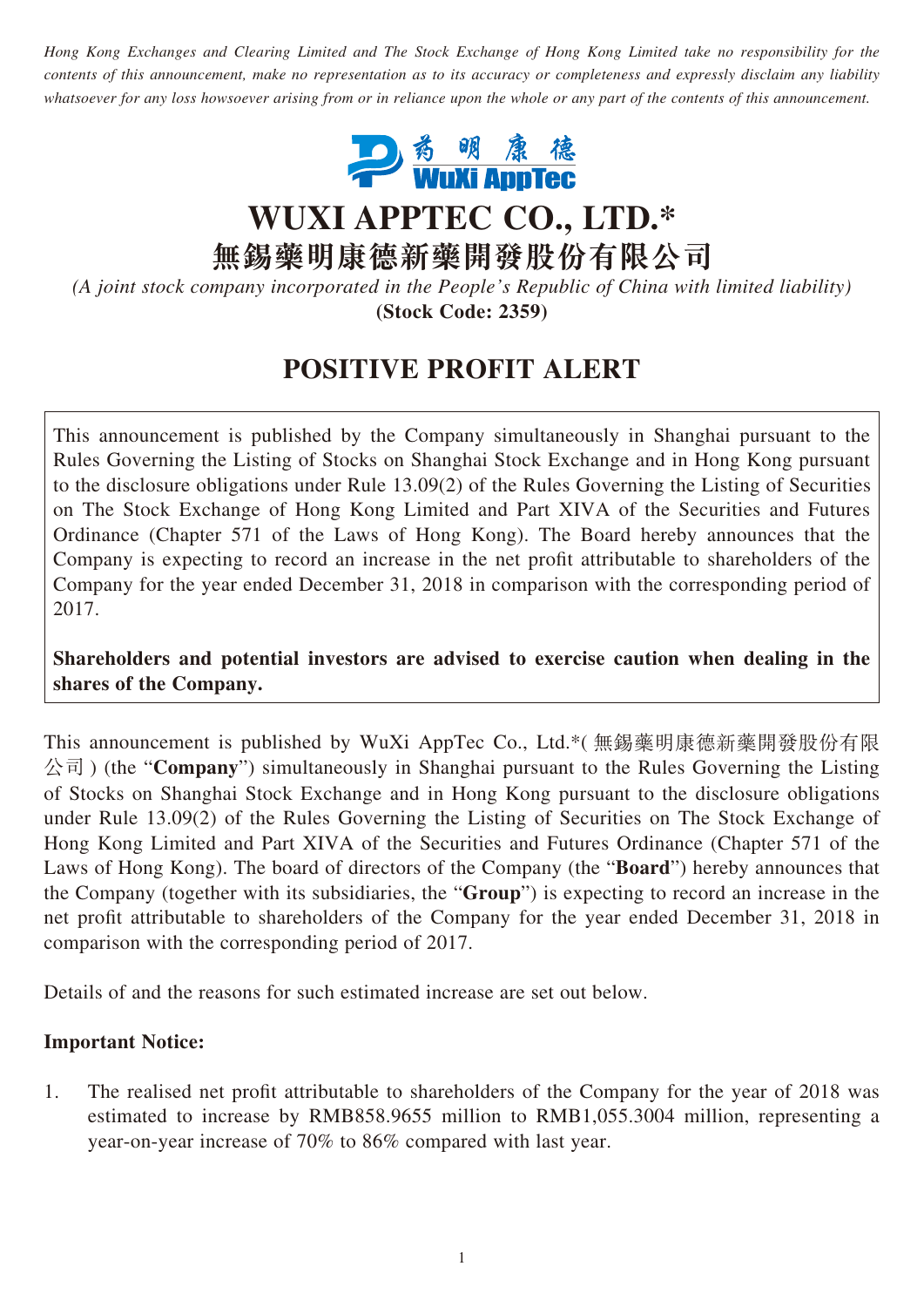- 2. The net profit attributable to shareholders of the Company after deducting the non-recurring profit or loss was estimated to increase by RMB450.4000 million to RMB607.0607 million, representing a year-on-year increase of 46% to 62% compared with last year.
- 3. The estimated growth in the results of the Company is mainly attributable to the continuous increase in revenue and profit from the principal business of the Company and the application of the new accounting standards in relation to financial instruments, which would result in an estimated change of the profit or loss for the current period from RMB566.3790 million to RMB664.8797 million due to the recognition of change in fair value of financial assets through profit or loss.

## **I. ESTIMATED RESULTS FOR THE CURRENT PERIOD**

#### **(1) Period to which the estimated results apply**

January 1, 2018 to December 31, 2018.

#### **(2) Estimated Results**

- 1. Based on the preliminary calculation by the finance department of the Company, the realized net profit attributable to the shareholders of the Company for the year of 2018 is expected to increase by RMB858.9655 million to RMB1,055.3004 million, representing a year-on-year increase of 70% to 86% compared with last year.
- 2. The net profit attributable to the shareholders of the Company after deducting the non-recurring profit or loss is expected to increase by RMB450.4000 million to RMB607.0607 million, representing a year-on-year increase of 46% to 62% compared with last year.
- **(3) The estimated operating results have not been audited by a certified public accountant.**

### **II. RESULTS OF THE CORRESPONDING PERIOD LAST YEAR**

- (1) Net profit attributable to the shareholders of the Company: RMB1,227.0935 million. Net profit attributable to the shareholders of the Company after deducting the non-recurring profit or loss: RMB979.1302 million.
- (2) Earnings per share (basic): RMB1.31.

## **III. MAIN REASONS FOR THE ESTIMATED GROWTH IN RESULTS FOR THE CURRENT PERIOD**

(1) Impact of the principal business.

Revenue and profit from the principal business of the Company increased continuously.